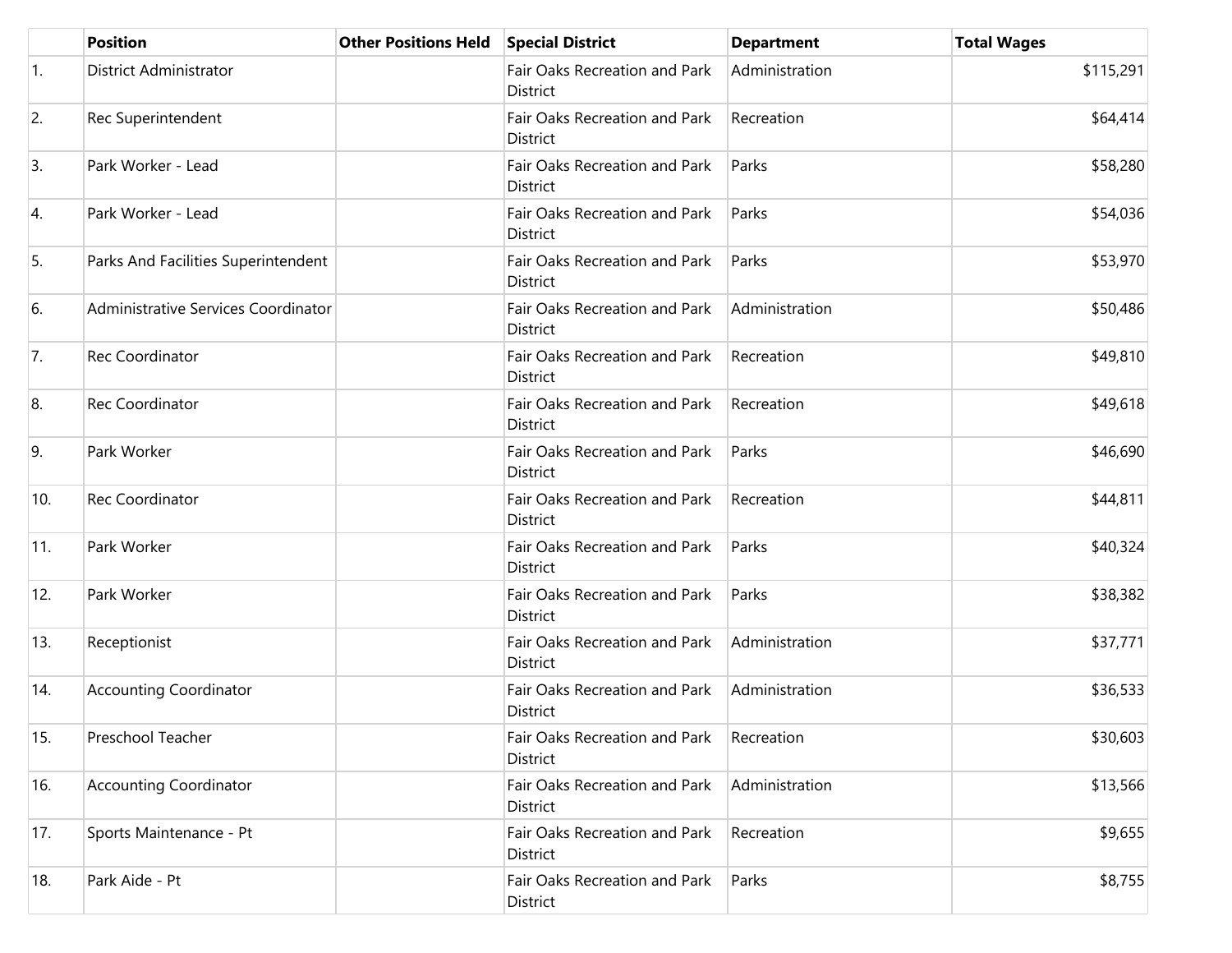| 19. | Office Assistant - Pt   | Fair Oaks Recreation and Park<br>District | Administration | \$8,750 |
|-----|-------------------------|-------------------------------------------|----------------|---------|
| 20. | Senior Rec Leader - Pt  | Fair Oaks Recreation and Park<br>District | Recreation     | \$7,803 |
| 21. | Rec Leader I - Pt       | Fair Oaks Recreation and Park<br>District | Recreation     | \$7,345 |
| 22. | Rec Leader III - Pt     | Fair Oaks Recreation and Park<br>District | Recreation     | \$6,853 |
| 23. | Rec Leader II - Pt      | Fair Oaks Recreation and Park<br>District | Recreation     | \$6,765 |
| 24. | Park Aide - Pt          | Fair Oaks Recreation and Park<br>District | Parks          | \$6,041 |
| 25. | Park Aide - Pt          | Fair Oaks Recreation and Park<br>District | Parks          | \$5,691 |
| 26. | Rec Leader III - Pt     | Fair Oaks Recreation and Park<br>District | Recreation     | \$5,166 |
| 27. | Park Aide - Pt          | Fair Oaks Recreation and Park<br>District | Parks          | \$4,097 |
| 28. | Rec Leader I - Pt       | Fair Oaks Recreation and Park<br>District | Recreation     | \$3,425 |
| 29. | Rec Leader I - Pt       | Fair Oaks Recreation and Park<br>District | Recreation     | \$3,302 |
| 30. | Rec Leader I - Pt       | Fair Oaks Recreation and Park<br>District | Recreation     | \$3,194 |
| 31. | Office Assistant - Pt   | Fair Oaks Recreation and Park<br>District | Administration | \$2,967 |
| 32. | Rec Leader I - Pt       | Fair Oaks Recreation and Park<br>District | Recreation     | \$2,714 |
| 33. | Park Aide - Pt          | Fair Oaks Recreation and Park<br>District | Parks          | \$2,646 |
| 34. | Sports Maintenance - Pt | Fair Oaks Recreation and Park<br>District | Recreation     | \$2,503 |
| 35. | Park Aide - Pt          | Fair Oaks Recreation and Park<br>District | Parks          | \$2,403 |
| 36. | Rec Leader I - Pt       | Fair Oaks Recreation and Park<br>District | Recreation     | \$2,399 |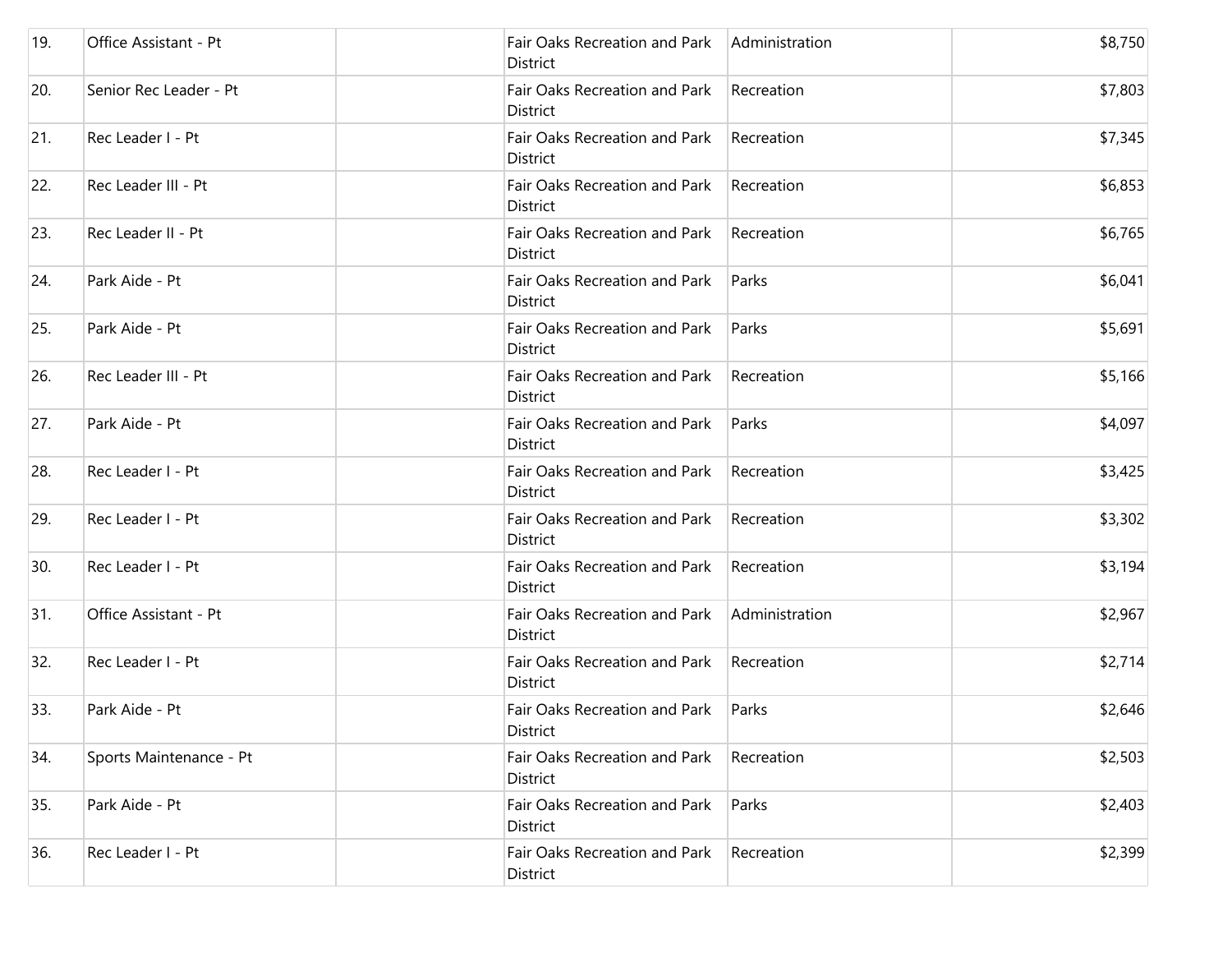| 37. | Rec Leader I - Pt       | Fair Oaks Recreation and Park<br>District        | Recreation | \$2,360 |
|-----|-------------------------|--------------------------------------------------|------------|---------|
| 38. | Rec Leader I - Pt       | Fair Oaks Recreation and Park<br>District        | Recreation | \$2,297 |
| 39. | Park Aide - Pt          | Fair Oaks Recreation and Park<br>District        | Parks      | \$2,052 |
| 40. | Rec Leader I - Pt       | Fair Oaks Recreation and Park<br>District        | Recreation | \$1,940 |
| 41. | Rec Leader I - Pt       | Fair Oaks Recreation and Park<br>District        | Recreation | \$1,845 |
| 42. | Rec Leader I - Pt       | Fair Oaks Recreation and Park<br>District        | Recreation | \$1,816 |
| 43. | Sports Maintenance - Pt | Fair Oaks Recreation and Park<br><b>District</b> | Recreation | \$1,731 |
| 44. | Rec Leader I - Pt       | Fair Oaks Recreation and Park<br>District        | Recreation | \$1,717 |
| 45. | Rec Leader I - Pt       | Fair Oaks Recreation and Park<br>District        | Recreation | \$1,580 |
| 46. | Facility Monitor - Pt   | Fair Oaks Recreation and Park<br>District        | Recreation | \$1,480 |
| 47. | Director                | Fair Oaks Recreation and Park<br>District        | Board      | \$1,400 |
| 48. | Park Aide - Pt          | Fair Oaks Recreation and Park<br>District        | Parks      | \$1,351 |
| 49. | Director                | Fair Oaks Recreation and Park<br>District        | Board      | \$1,300 |
| 50. | Director                | Fair Oaks Recreation and Park<br>District        | Board      | \$1,300 |
| 51. | Director                | Fair Oaks Recreation and Park<br>District        | Board      | \$1,300 |
| 52. | Rec Leader I - Pt       | Fair Oaks Recreation and Park<br>District        | Recreation | \$1,266 |
| 53. | Director                | Fair Oaks Recreation and Park<br>District        | Board      | \$1,100 |
| 54. | Sports Maintenance - Pt | Fair Oaks Recreation and Park<br>District        | Recreation | \$474   |